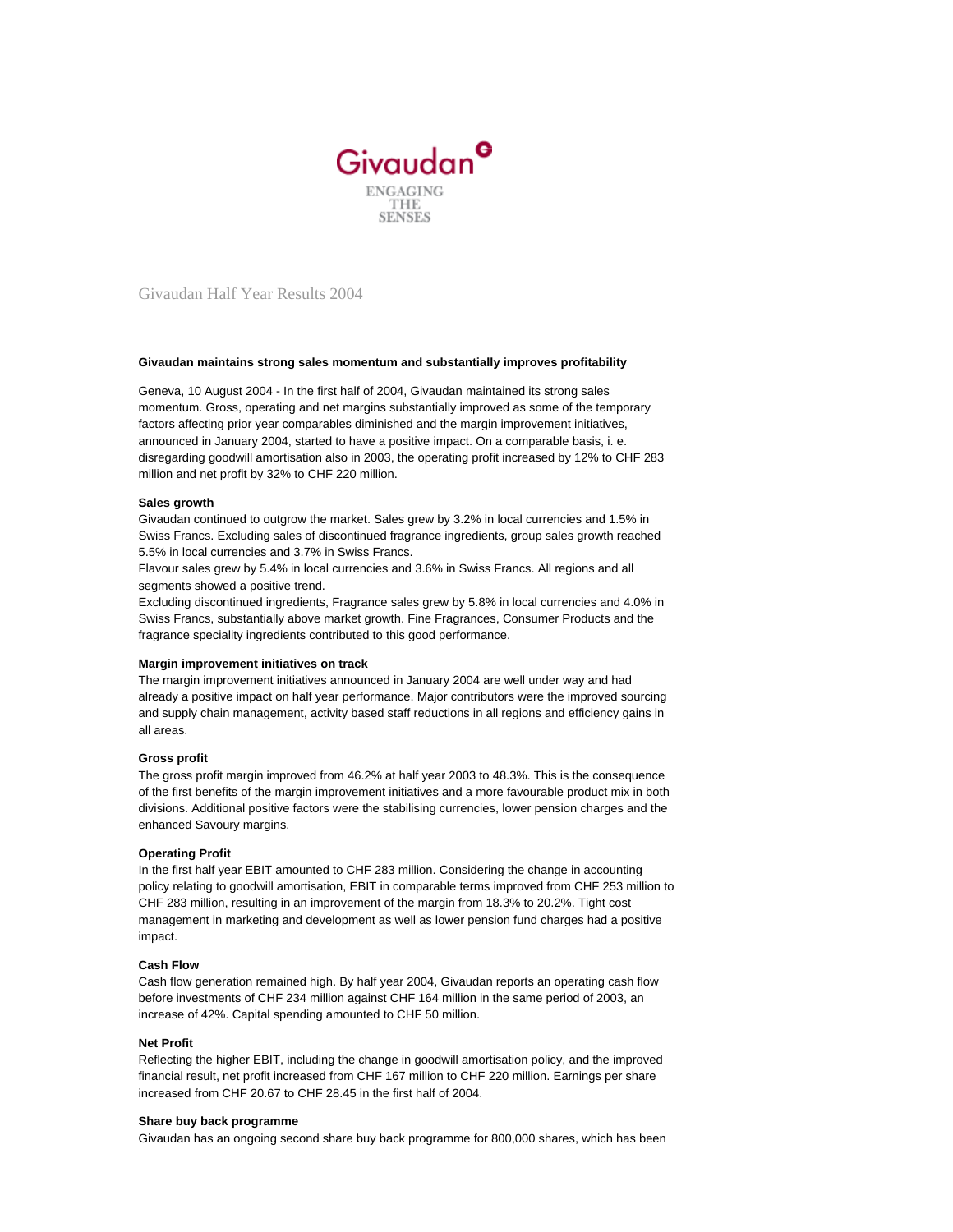extended until mid 2005. Under this programme the company has already bought back 300,000 shares until end of June 2004, of which 200,000 have been approved for cancellation at the General Assembly 2004.

## **Outlook**

Givaudan aims at consolidating its leading position in the fragrance and flavour industry based on its strong global sensory platform. Givaudan is in a excellent position to continuously enhance its performance thanks to its strategy of driving profitable organic growth through innovation, increased win rate and broadening the customer base.

The margin improvement initiatives announced in January 2004 are well on track and have delivered their first benefits. Targeted full year savings stemming from these initiatives amount to CHF 47 million. The announced intent to transfer the compounding activities from Barneveld (Netherlands) to Dortmund (Germany) and Switzerland as well as the planned transfer of the activities of the Culinary Technology Centre in Tremblay (France) to Kemptthal (Switzerland) will contribute to the achievement of this target. Notwithstanding the efforts to streamline the cost base, Givaudan continues to invest aggressively in state-of-the art research, creation, development and production capabilities. Several major expansion projects are planned or under way. The strong balance sheet and the available liquid funds will allow Givaudan also in the future to channel further funds back to its shareholders and still pursue any potential value adding acquisition opportunities. Despite strong previous year sales comparables, Givaudan is confident to reach

substantially improved results for the full year 2004.

# **Key Figures**

| in Mio CHF<br>except per share data | 2004* | 2003  | 2003 (comparable<br>basis) |
|-------------------------------------|-------|-------|----------------------------|
| <b>Group Sales</b>                  | 1,399 | 1,379 | 1,379                      |
| Fragrance sales                     | 554   | 563   | 563                        |
| <b>Flavour sales</b>                | 845   | 816   | 816                        |
| <b>Gross Profit</b>                 | 676   | 637   | 637                        |
| as % of sales                       | 48.3% | 46.2% | 46.2%                      |
| <b>EBITDA</b>                       | 335   | 305   | 305                        |
| as % of sales                       | 23.9% | 22.1% | 22.1%                      |
| <b>Operating Profit</b>             | 283   | 216   | 253                        |
| as % of sales                       | 20.2% | 15.7% | 18.3%                      |
| Net Income                          | 220   | 130   | 167                        |
| as % of sales                       | 15.7% | 9.4%  | 12.1%                      |
| Earnings per share<br>- basic       | 28.45 | 16.09 | 20.67                      |

| in Mio CHF                                      | 30 June 2004 | 31 December 2003 |
|-------------------------------------------------|--------------|------------------|
| <b>Current Assets</b>                           | 2,055        | 1,945            |
| Non-current Assets                              | 2,620        | 2,603            |
| <b>Total Assets</b>                             | 4,675        | 4,548            |
| <b>Current liabilities</b>                      | 658          | 633              |
| Non-current liabilities                         | 1,539        | 1,329            |
| Minority interest                               | $\mathbf{1}$ |                  |
| Equity                                          | 2,477        | 2,585            |
| Total liabilities, minority interest and equity | 4,675        | 4,548            |

\*)Givaudan early adopted IFRS3 "Business Combinations", IAS36 "Impairment of Assets" (revised 2004) and IAS38 "Intangible Assets" (revised 2004) with effective date beginning on 1 January 2004 . Goodwill amortisation for the first six months ended 30 June 2003 amounted to CHF 37 million.

To download the half year report 2004 as an electronic PDF file [click here](http://gvecsx0400wpz.emea.givaudan.com:85/staticweb/StaticFiles/GivaudanCom/Publications/fin_pubs/hy_report/2004/hy-en-2004.pdf).

This afternoon, 10 August 2004, at 15.00 CET a conference call between the company and analysts and investors will be broadcasted over the web, to listen [click here](http://gvecsx0400wpz.emea.givaudan.com:85/webcom/v/replay_webcast_hy2004-D715?opendocument).

For further information please contact: Peter Wullschleger, Givaudan Media Relations